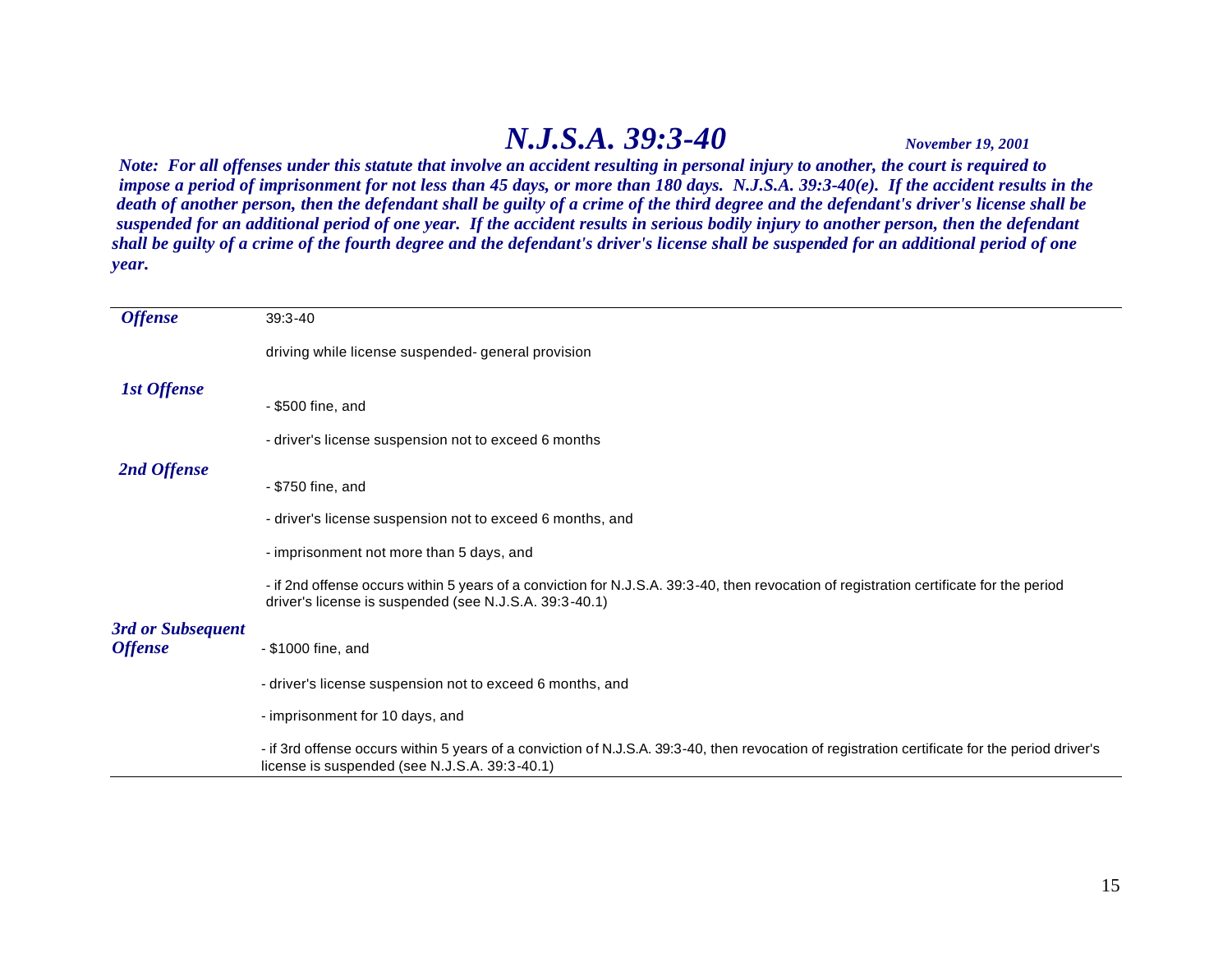| <b>Offense</b>     | $39:3 - 40$ (f) (1)                                                                                                                                                                                                                                                                                                                                                                                                                                                                                                                                                                                                                                                                                                                                                                                                                                                                                                                                                                  |
|--------------------|--------------------------------------------------------------------------------------------------------------------------------------------------------------------------------------------------------------------------------------------------------------------------------------------------------------------------------------------------------------------------------------------------------------------------------------------------------------------------------------------------------------------------------------------------------------------------------------------------------------------------------------------------------------------------------------------------------------------------------------------------------------------------------------------------------------------------------------------------------------------------------------------------------------------------------------------------------------------------------------|
|                    | driving while license suspended due to conviction for N.J.S.A. 39:6B-2 (driving without insurance)                                                                                                                                                                                                                                                                                                                                                                                                                                                                                                                                                                                                                                                                                                                                                                                                                                                                                   |
| <b>1st Offense</b> |                                                                                                                                                                                                                                                                                                                                                                                                                                                                                                                                                                                                                                                                                                                                                                                                                                                                                                                                                                                      |
|                    | - \$1000 fine, and                                                                                                                                                                                                                                                                                                                                                                                                                                                                                                                                                                                                                                                                                                                                                                                                                                                                                                                                                                   |
|                    | - driver's license suspension not less than 12 months, nor more than 30 months, and                                                                                                                                                                                                                                                                                                                                                                                                                                                                                                                                                                                                                                                                                                                                                                                                                                                                                                  |
|                    | - may impose incarceration not to exceed 90 days                                                                                                                                                                                                                                                                                                                                                                                                                                                                                                                                                                                                                                                                                                                                                                                                                                                                                                                                     |
| 2nd Offense        |                                                                                                                                                                                                                                                                                                                                                                                                                                                                                                                                                                                                                                                                                                                                                                                                                                                                                                                                                                                      |
|                    | - \$1250 fine, and                                                                                                                                                                                                                                                                                                                                                                                                                                                                                                                                                                                                                                                                                                                                                                                                                                                                                                                                                                   |
|                    | - driver's license suspension of not less than 12 months nor more than 30 months, and                                                                                                                                                                                                                                                                                                                                                                                                                                                                                                                                                                                                                                                                                                                                                                                                                                                                                                |
|                    | - may impose period of incarceration of not more than 90 days, and                                                                                                                                                                                                                                                                                                                                                                                                                                                                                                                                                                                                                                                                                                                                                                                                                                                                                                                   |
|                    | - if 2nd offense occurs within 5 years of a conviction for 39:3-40, then revocation of registration certificate for period driver's license is<br>suspended (see N.J.S.A. 39:3-40.1)                                                                                                                                                                                                                                                                                                                                                                                                                                                                                                                                                                                                                                                                                                                                                                                                 |
| 3rd or Subsequent  |                                                                                                                                                                                                                                                                                                                                                                                                                                                                                                                                                                                                                                                                                                                                                                                                                                                                                                                                                                                      |
| <b>Offense</b>     | - \$1500 fine, and                                                                                                                                                                                                                                                                                                                                                                                                                                                                                                                                                                                                                                                                                                                                                                                                                                                                                                                                                                   |
|                    | - driver's license suspension of not less than 12 months nor more than 30 months, and                                                                                                                                                                                                                                                                                                                                                                                                                                                                                                                                                                                                                                                                                                                                                                                                                                                                                                |
|                    | - incarceration of not less than 10 days, nor more than 90 days, and                                                                                                                                                                                                                                                                                                                                                                                                                                                                                                                                                                                                                                                                                                                                                                                                                                                                                                                 |
|                    | - if 3rd offense occurs within 5 years of a conviction of N.J.S.A. 39:3-40, then revocation of registration certificate for the period driver's<br>license is suspended (see N.J.S.A. 39:3-40.1)                                                                                                                                                                                                                                                                                                                                                                                                                                                                                                                                                                                                                                                                                                                                                                                     |
|                    | Note: The fines and penalties set forth in N.J.S.A. 39:3-40(f)(1)-(3) are imposed "notwithstanding" the general<br>penalty provisions listed above. This chart is based on the assumption that the fines and penalties set forth in<br>N.J.S.A. $39:3-40(f)(1)$ -(3) are in addition to those found in N.J.S.A. 39:3-40(a)-(e). This reading of the statute is<br>suggested by State v. Wrotny, 221 N.J.Super. 226, 228-30 (App. Div. 1987), though Wrotny does not explicitly hold<br>as much. For a contrary reading of N.J.S.A. 39:3-40(f)(1)-(3), see State v. Walsh, 236 N.J.Super. 151, 155 (Law Div.<br>1989), and State v. Rought, 221 N.J. Super. 42, 47 (Law Div.1987), which both held that the fines and penalties of<br>N.J.S.A. 39:3-40(f)(1)-(3) are a substitute for those provided by N.J.S.A. 39:3-40(a)-(e). Before imposing sentence for<br>a conviction under N.J.S.A. 39:3-40(f)(1)-(3), please consult these cases and any other relevant cases decided after |

*the date of this chart.*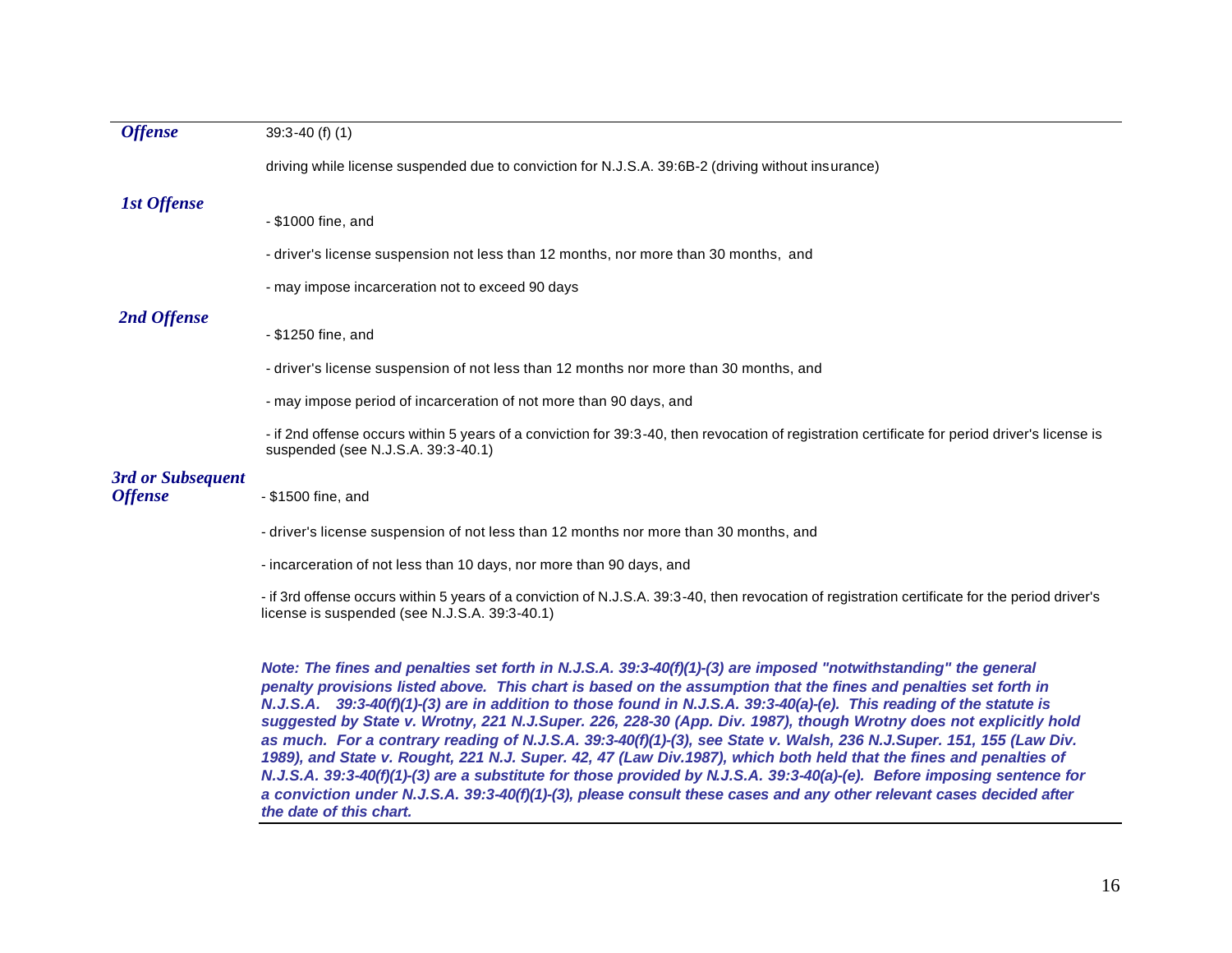| <b>Offense</b>                      | $39:3 - 40$ (f) (2)<br>driving while license suspended due to conviction for:                                                                                                                                                                                                                                                                                                                                                                                                                                                                                                                                                                                                                                                                                                                                                                                                                                                                                                                                                                                                                      |
|-------------------------------------|----------------------------------------------------------------------------------------------------------------------------------------------------------------------------------------------------------------------------------------------------------------------------------------------------------------------------------------------------------------------------------------------------------------------------------------------------------------------------------------------------------------------------------------------------------------------------------------------------------------------------------------------------------------------------------------------------------------------------------------------------------------------------------------------------------------------------------------------------------------------------------------------------------------------------------------------------------------------------------------------------------------------------------------------------------------------------------------------------|
|                                     | - 39:4-50 (driving while intoxicated), or                                                                                                                                                                                                                                                                                                                                                                                                                                                                                                                                                                                                                                                                                                                                                                                                                                                                                                                                                                                                                                                          |
|                                     | -39:4-50.4a (refusal to submit to chemical test), or                                                                                                                                                                                                                                                                                                                                                                                                                                                                                                                                                                                                                                                                                                                                                                                                                                                                                                                                                                                                                                               |
|                                     | - 39:5-30a to -30e (habitual offender)                                                                                                                                                                                                                                                                                                                                                                                                                                                                                                                                                                                                                                                                                                                                                                                                                                                                                                                                                                                                                                                             |
| <b>1st Offense</b>                  |                                                                                                                                                                                                                                                                                                                                                                                                                                                                                                                                                                                                                                                                                                                                                                                                                                                                                                                                                                                                                                                                                                    |
|                                     | - \$1000 fine, and                                                                                                                                                                                                                                                                                                                                                                                                                                                                                                                                                                                                                                                                                                                                                                                                                                                                                                                                                                                                                                                                                 |
|                                     | -driver's license suspension of not less than 12 months, nor more than 30 months, and                                                                                                                                                                                                                                                                                                                                                                                                                                                                                                                                                                                                                                                                                                                                                                                                                                                                                                                                                                                                              |
|                                     | -incarceration of not less than 10 days, nor more than 90 days, and                                                                                                                                                                                                                                                                                                                                                                                                                                                                                                                                                                                                                                                                                                                                                                                                                                                                                                                                                                                                                                |
|                                     | -revocation of registration certificate for the period driver's license is suspended (see N.J.S.A. 39:3-40.1)                                                                                                                                                                                                                                                                                                                                                                                                                                                                                                                                                                                                                                                                                                                                                                                                                                                                                                                                                                                      |
| 2nd Offense                         |                                                                                                                                                                                                                                                                                                                                                                                                                                                                                                                                                                                                                                                                                                                                                                                                                                                                                                                                                                                                                                                                                                    |
|                                     | -\$1250 fine, and                                                                                                                                                                                                                                                                                                                                                                                                                                                                                                                                                                                                                                                                                                                                                                                                                                                                                                                                                                                                                                                                                  |
|                                     | - driver's license suspension for not less than 12 months, nor more than 30 months, and                                                                                                                                                                                                                                                                                                                                                                                                                                                                                                                                                                                                                                                                                                                                                                                                                                                                                                                                                                                                            |
|                                     | - incarceration of not less than 10 days, nor more than 90 days, and                                                                                                                                                                                                                                                                                                                                                                                                                                                                                                                                                                                                                                                                                                                                                                                                                                                                                                                                                                                                                               |
|                                     | - revocation of registration certificate for the period driver's license is suspended (see N.J.S.A. 39:3-40.1)                                                                                                                                                                                                                                                                                                                                                                                                                                                                                                                                                                                                                                                                                                                                                                                                                                                                                                                                                                                     |
| 3rd or Subsequent<br><b>Offense</b> | - \$1500 fine, and                                                                                                                                                                                                                                                                                                                                                                                                                                                                                                                                                                                                                                                                                                                                                                                                                                                                                                                                                                                                                                                                                 |
|                                     | - driver's license suspension for not less than 12 months, nor more than 30 months, and                                                                                                                                                                                                                                                                                                                                                                                                                                                                                                                                                                                                                                                                                                                                                                                                                                                                                                                                                                                                            |
|                                     | - incarceration of not less than 10 days, nor more than 90 days, and                                                                                                                                                                                                                                                                                                                                                                                                                                                                                                                                                                                                                                                                                                                                                                                                                                                                                                                                                                                                                               |
|                                     | revocation of registration certificate for the period driver's license is suspended (see N.J.S.A. 39:3-40.1)<br>Note: The fines and penalties set forth in N.J.S.A. 39:3-40(f)(1)-(3) are imposed "notwithstanding" the general<br>penalty provisions listed above. This chart is based on the assumption that the fines and penalties set forth in<br>N.J.S.A. 39:3-40(f)(1)-(3) are in addition to those found in N.J.S.A. 39:3-40(a)-(e). This reading of the statute is<br>suggested by State v. Wrotny, 221 N.J.Super. 226, 228-30 (App. Div. 1987), though Wrotny does not explicitly hold<br>as much. For a contrary reading of N.J.S.A. 39:3-40(f)(1)-(30), see State v. Walsh, 236 N.J.Super. 151, 155 (Law Div.<br>1989), and State v. Rought, 221 N.J. Super. 42, 47 (Law Div.1987), which both held that the fines and penalties of<br>N.J.S.A. 39:3-40(f)(1)-(3) are a substitute for those provided by N.J.S.A. 39:3-40(a)-(e). Before imposing sentence for<br>a conviction under N.J.S.A. 39:3-40(f)(1)-(3), please consult these cases and any other relevant cases decided after |

*the date of this chart.*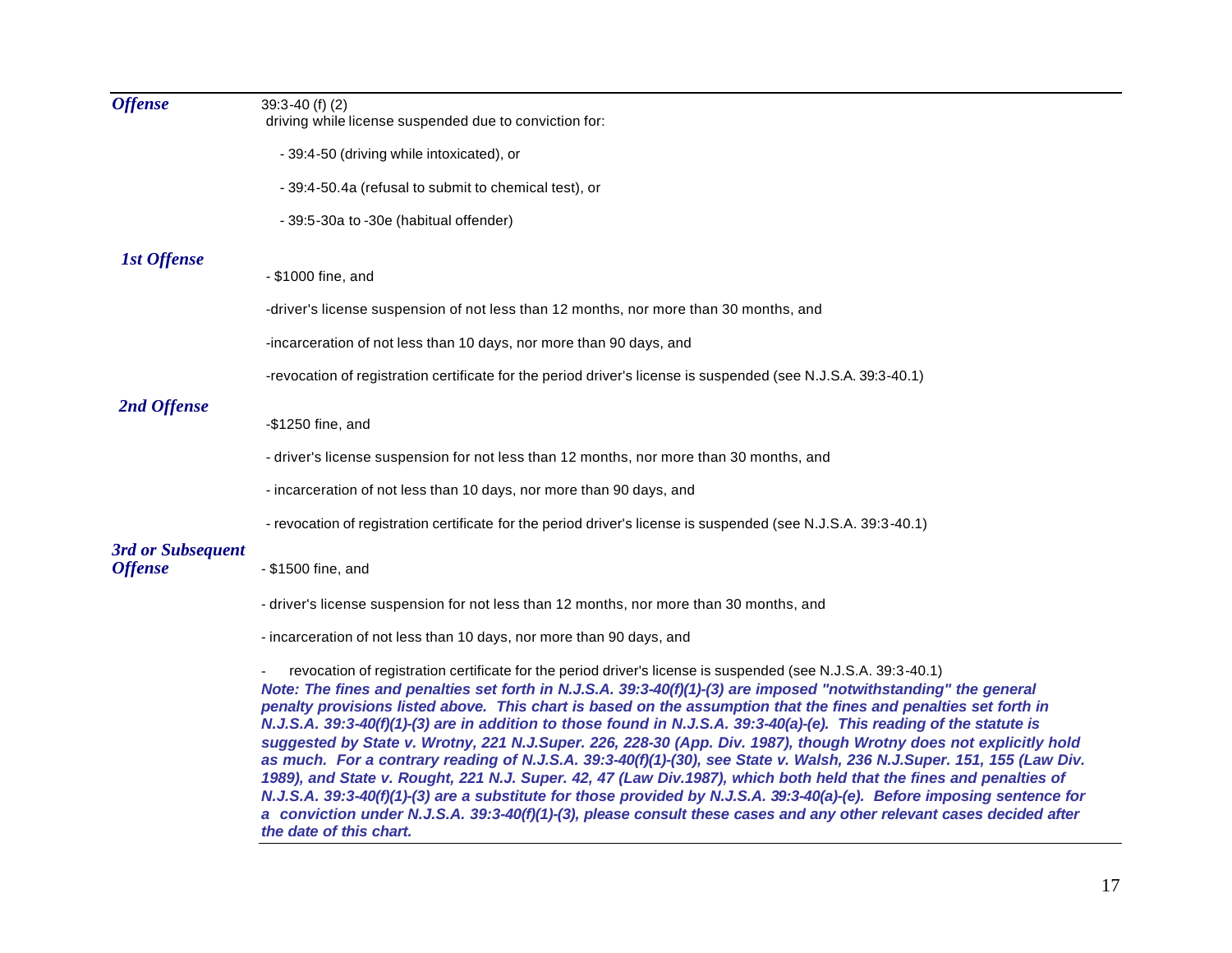|                                     | $39:3 - 40$ (f) (3)                                                                                                                                                                               |
|-------------------------------------|---------------------------------------------------------------------------------------------------------------------------------------------------------------------------------------------------|
| <b>Offense</b>                      | driving while license suspended due to conviction for N.J.S.A. 39:4-50 or 39:4-50.4a, while driving in a school zone, or driving through<br>a school crossing                                     |
| <b>1st Offense</b>                  |                                                                                                                                                                                                   |
|                                     | - \$1000 fine, and                                                                                                                                                                                |
|                                     | - driver's license suspension for not less than 12 months, nor more than 30 months, and                                                                                                           |
|                                     | - incarceration of not less than 60 days nor more than 90 days                                                                                                                                    |
| 2nd Offense                         |                                                                                                                                                                                                   |
|                                     | - \$1250 fine, and                                                                                                                                                                                |
|                                     | - driver's license suspension for not less than 12 months, nor more than 30 months, and                                                                                                           |
|                                     | - incarceration of not less than 120 days nor more than 150 days                                                                                                                                  |
|                                     | - if 2nd offense occurs within 5 years of a conviction for N.J.S.A. 39:3-40, then revocation of registration certificate for the period<br>driver's license is suspended (see N.J.S.A. 39:3-40.1) |
| 3rd or Subsequent<br><b>Offense</b> | - \$1500 fine, and                                                                                                                                                                                |
|                                     | - driver's license suspension for not less than 12 months, nor more than 24 months, plus may impose additional suspension not to<br>exceed 6 months                                               |
|                                     | - incarceration for 180 days, and                                                                                                                                                                 |
|                                     | if and offense secure within Execuse of a conviction of NUIOA, 2002,40,then revession of violeterly registration certificate for the                                                              |

- if 3rd offense occurs within 5 years of a conviction of N.J.S.A. 39:3-40, then revocation of violator's registration certificate for the period driver's license is suspended (see N.J.S.A. 39:3-40.1)

*Note: The fines and penalties set forth in N.J.S.A. 39:3-40(f)(1)-(3) are imposed "notwithstanding" the general penalty provisions listed above. This chart is based on the assumption that the fines and penalties set forth in N.J.S.A. 39:3-40(f)(1)-(3) are in addition to those found in N.J.S.A. 39:3-40(a)-(e). This reading of the statute is suggested by State v. Wrotny, 221 N.J.Super. 226, 228-30 (App. Div. 1987), though Wrotny does not explicitly hold as much. For a contrary reading of N.J.S.A. 39:3-40(f)(1)-(3), see State v. Walsh, 236 N.J.Super. 151, 155 (Law Div. 1989), and State v. Rought, 221 N.J.Super. 42, 47 (Law Div.1987), which both held that the fines and penalties of N.J.S.A. 39:3-40(f)(1)-(3) are a substitute for those provided by N.J.S.A. 39:3-40(a)-(e). Before imposing sentence for a conviction under N.J.S.A. 39:3-40(f)(1)-(3), please consult these cases and any other relevant cases decided after the date of this chart.*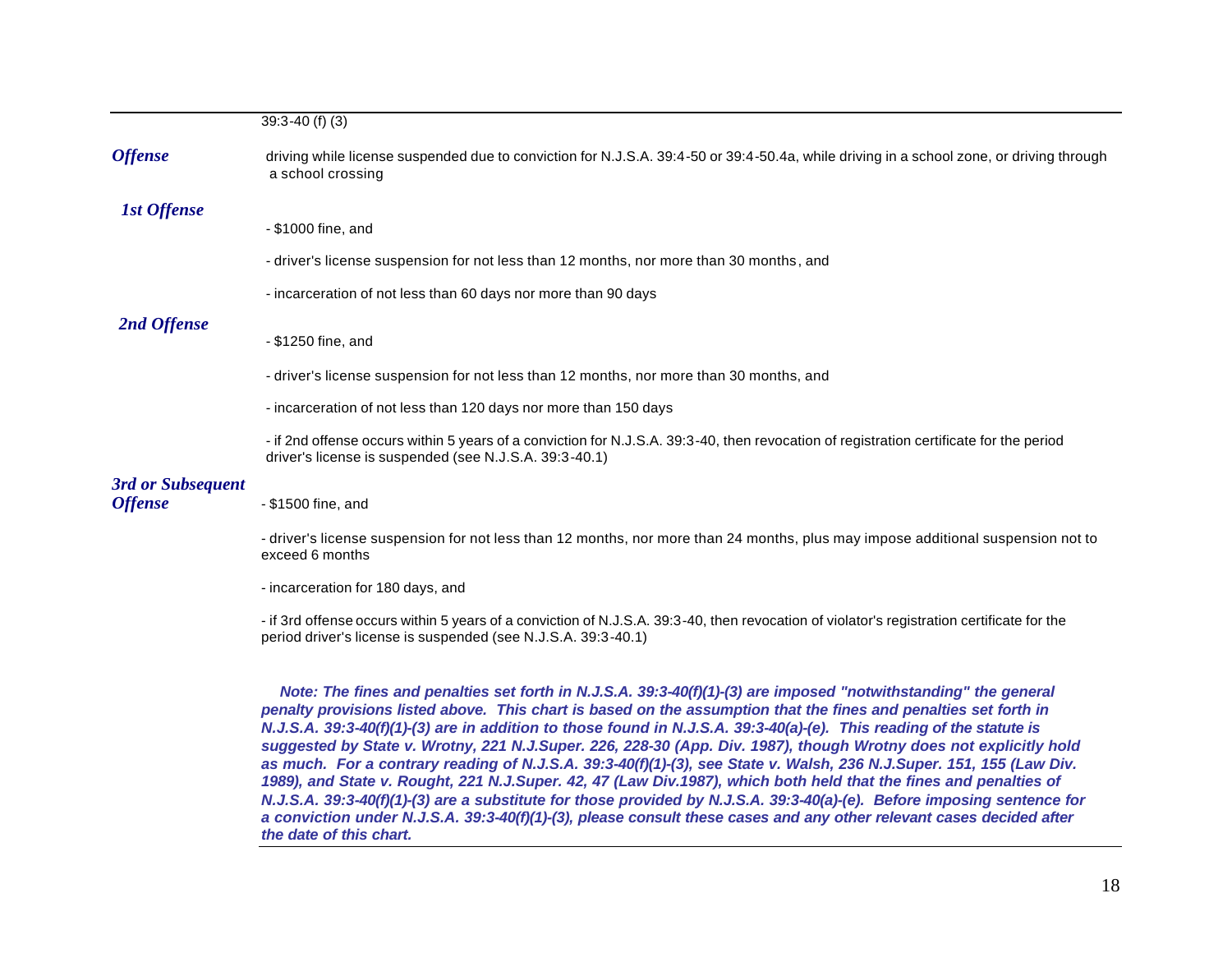| <b>Offense</b>     | $39:3 - 40$ (g)                                                                                                                                                                                   |
|--------------------|---------------------------------------------------------------------------------------------------------------------------------------------------------------------------------------------------|
|                    | driving while license suspended for failure to pay surcharges under N.J.S.A. 17:29A-35                                                                                                            |
| <b>1st Offense</b> |                                                                                                                                                                                                   |
|                    | - \$500 fine, and                                                                                                                                                                                 |
|                    | - driver's license suspension not to exceed 6 months, and                                                                                                                                         |
|                    | - \$3000 fine to be collected by DMV. Fine to be waived upon payment of total surcharge imposed                                                                                                   |
| 2nd Offense        | - \$750 fine, and                                                                                                                                                                                 |
|                    |                                                                                                                                                                                                   |
|                    | - driver's license suspension not to exceed 6 months, and                                                                                                                                         |
|                    | - imprisonment not more than 5 days, and                                                                                                                                                          |
|                    | - \$3000 fine to be collected by DMV. Fine to be waived upon payment of total surcharge imposed, and                                                                                              |
|                    | - if 2nd offense occurs within 5 years of a conviction for N.J.S.A. 39:3-40, then revocation of registration certificate for the period<br>driver's license is suspended (see N.J.S.A. 39:3-40.1) |
| 3rd or Subsequent  |                                                                                                                                                                                                   |
| <b>Offense</b>     | - \$1000 fine, and                                                                                                                                                                                |
|                    | - driver's license suspension not to exceed 6 months, and                                                                                                                                         |
|                    | - imprisonment for 10 days, and                                                                                                                                                                   |
|                    | - \$3000 fine to be collected by DMV. Fine to be waived upon payment of total surcharge imposed                                                                                                   |
|                    |                                                                                                                                                                                                   |

- if 3rd offense occurs within 5 years of a conviction of N.J.S.A. 39:3-40, then revocation of registration certificate for the period driver's license is suspended (see N.J.S.A. 39:3-40.1)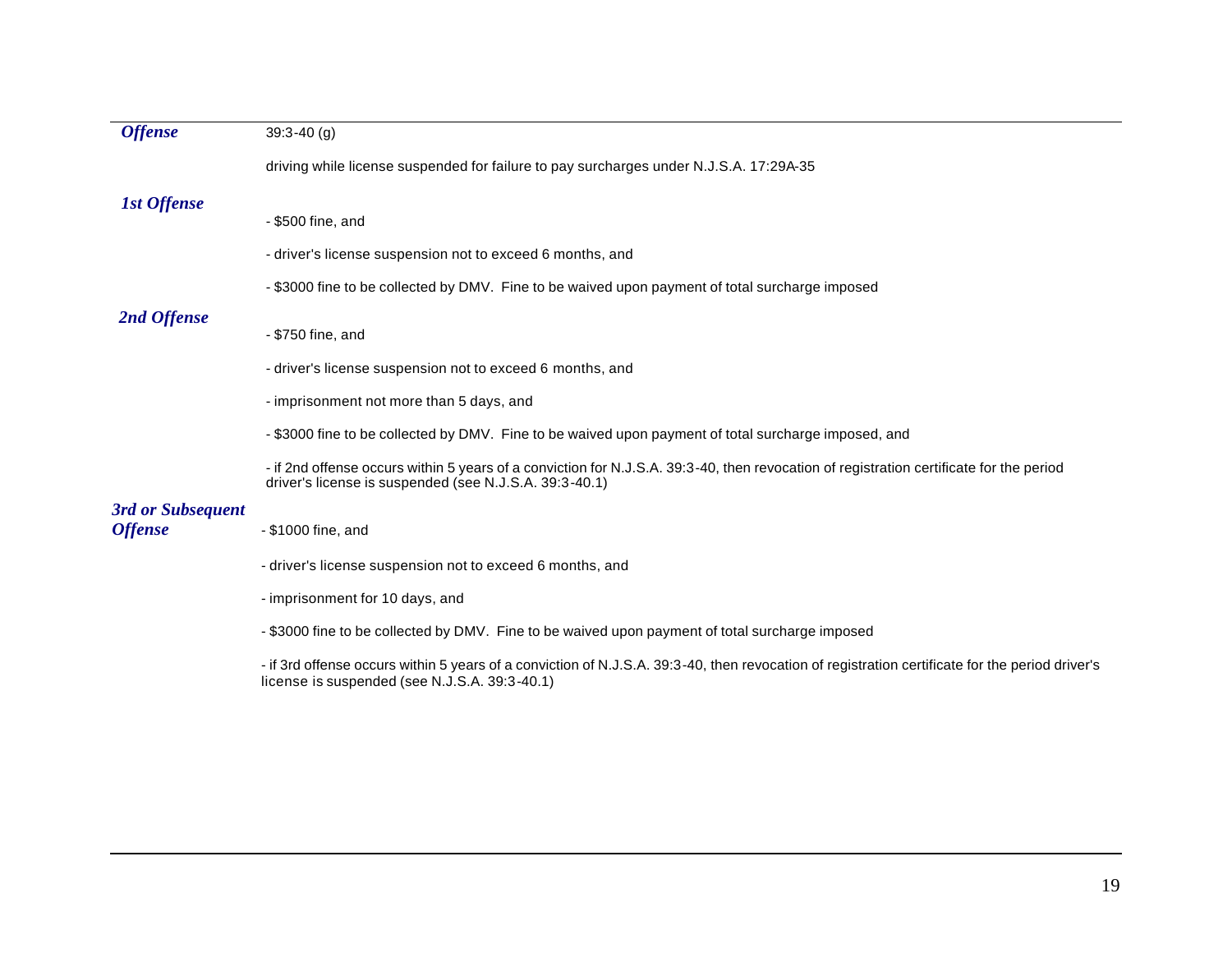*Offense* 39:3-40 (i)

driving while license suspended for failure to respond to failure to appear notice or to pay parking judgment

*1st Offense* - maximum \$100 fine upon proof that the violator has satisfied the parking tickets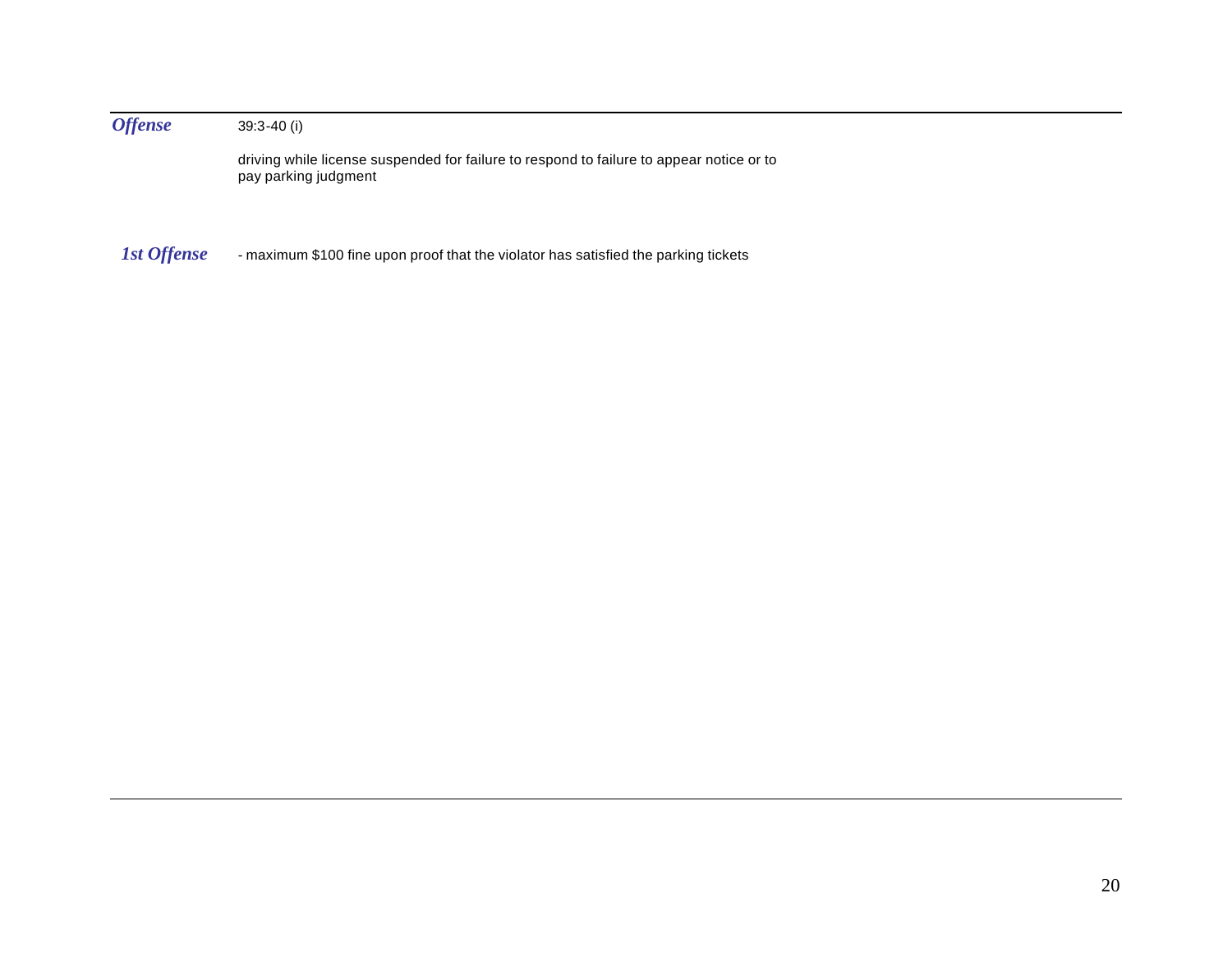## *N.J.S.A. 39:4-50 and N.J.S.A. 39:4-50.4a*

*November 19, 2001*

| <b>Offense</b> | $39:4 - 50$                                                                                                                                                                                                                      |
|----------------|----------------------------------------------------------------------------------------------------------------------------------------------------------------------------------------------------------------------------------|
|                | driving while intoxicated                                                                                                                                                                                                        |
| 1st Offense    |                                                                                                                                                                                                                                  |
|                | - \$250 to \$400 fine, and                                                                                                                                                                                                       |
|                | - IDRC 12 to 48 hours, and                                                                                                                                                                                                       |
|                | - in court's discretion, imprisonment not exceeding 30 days, and                                                                                                                                                                 |
|                | - driver's license suspension for not less than 6 months nor more than 1 year, and                                                                                                                                               |
|                | - VCCB \$50, DDEF \$100, SNSF \$75, and                                                                                                                                                                                          |
|                | - may order participation in supervised visitation program as either a condition of probation or a form of<br>community service, and                                                                                             |
|                | - may order installation of an interlock device for not less than 6 months nor more than 1 year, and                                                                                                                             |
|                | - satisfy the screening, evaluation, and referral requirements of the IDRC. If these requirements are not<br>met, then mandatory 2-day term of imprisonment and driver's license suspension until requirements are<br>satisfied. |
| 2nd Offense    | - \$500 to \$1000 fine, and                                                                                                                                                                                                      |
|                | - imprisonment of not less than 48 consecutive hours, which shall not be suspended or served on<br>probation, nor more than 90 days, and                                                                                         |
|                | - driver's license suspension for 2 years, and                                                                                                                                                                                   |
|                | - community service for 30 days, and                                                                                                                                                                                             |
|                | - VCCB \$50, DDEF \$100, SNSF \$75, and                                                                                                                                                                                          |
|                | - may order participation in supervised visitation program as either a condition of probation or a form of community service, and                                                                                                |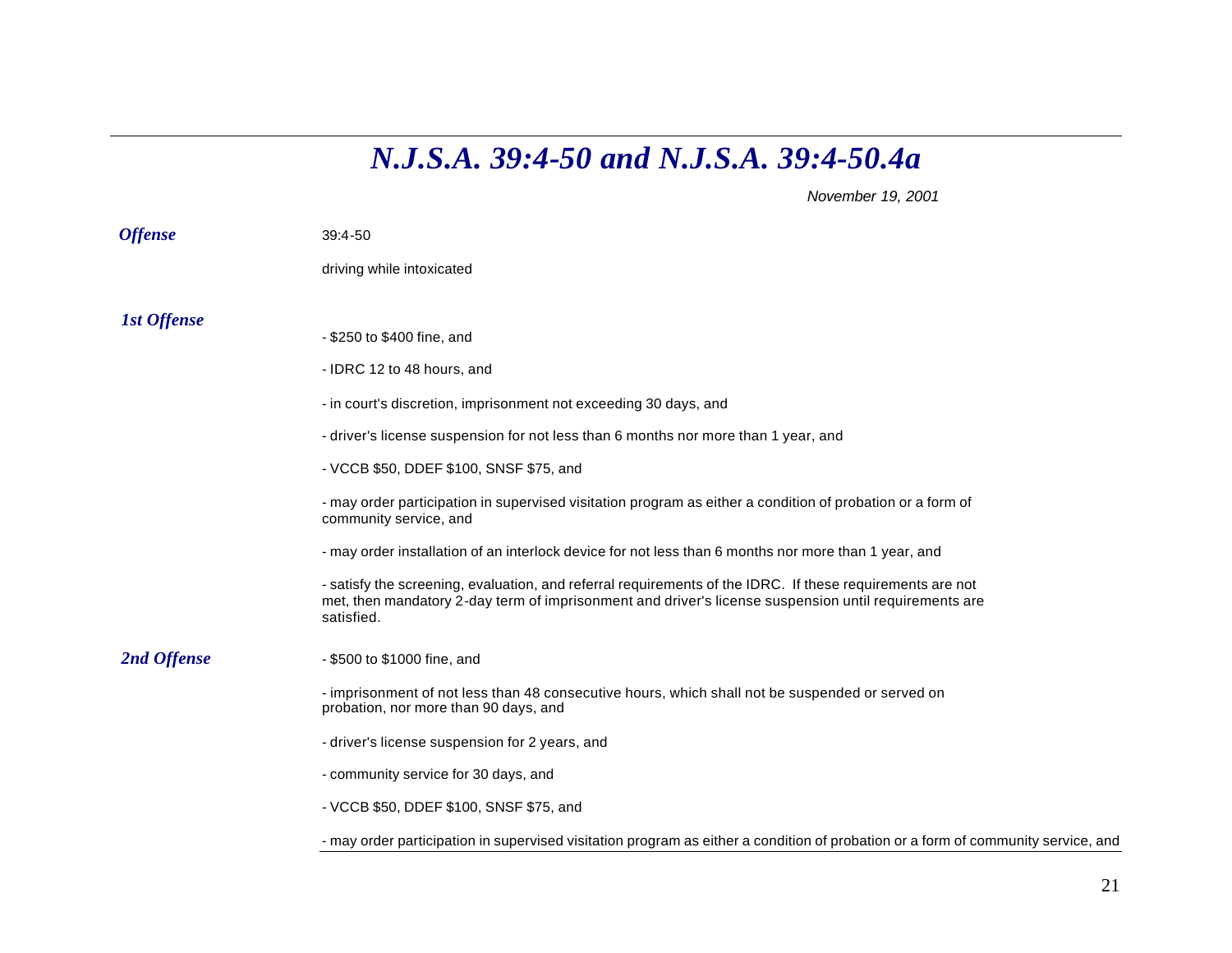- shall order installation of ignition interlock device for not less than 1 year nor more than 3 years, or shall revoke registration certificate and registration plates for 2 years, and

- satisfy the screening, evaluation, and referral requirements of the IDRC. If these requirements are not met, then mandatory 2 day term of imprisonment and driver's license suspension until requirements are satisfied.

## *3rd or Subsequent Offense*

- \$1000 fine, and

- imprisonment not less than 180 days, except that court may lower such term for each day, not exceeding 90 days, served performing community service, and

- driver's license suspension for 10 years, and

- VCCB \$50, DDEF \$100, SNSF \$75, and

- may order participation in supervised visitation program as either a condition of probation or a form of community service, and

- shall order installation of ignition interlock device for not less than 1 year nor more than 3 years, or shall revoke registration certificate and registration plates for 10 years, and

- satisfy the screening, evaluation, and referral requirements of the IDRC. If these requirements are not met, then mandatory 2 day term of imprisonment and driver's license suspension until requirements are satisfied.

*Please Note: If the second offense occurs more than 10 years after the first offense, the court shall treat the second conviction as a first offense for sentencing purposes. If the third offense occurs more than 10 years after the second offense, the court shall treat the third conviction as a second offense for sentencing purposes.*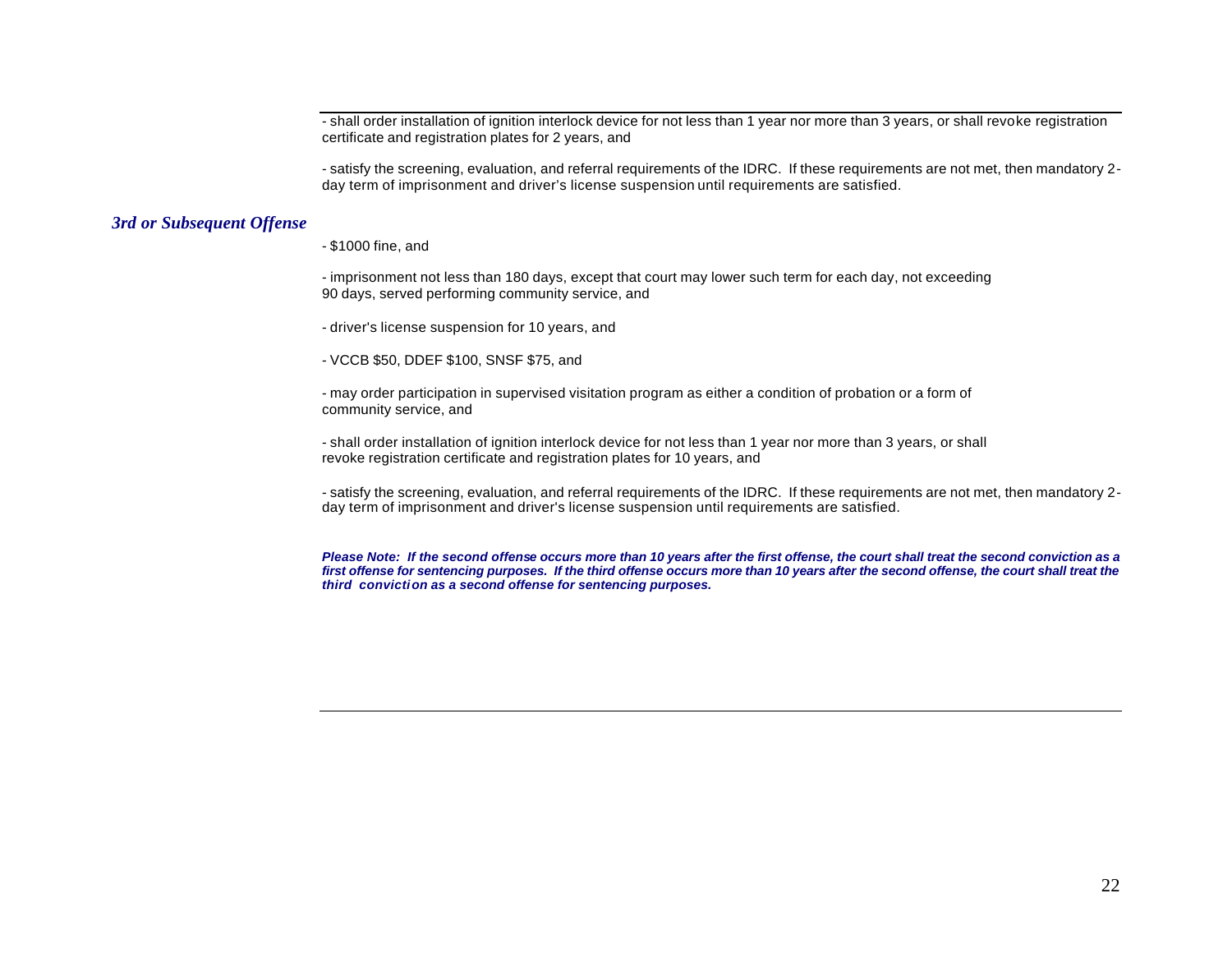| <b>Offense</b>     | $39:4 - 50$                                                                                                                                                                                                                      |
|--------------------|----------------------------------------------------------------------------------------------------------------------------------------------------------------------------------------------------------------------------------|
|                    | - driving while intoxicated while on school property (elementary, secondary, or school board), or                                                                                                                                |
|                    | - within 1000 feet of school property, or                                                                                                                                                                                        |
|                    | - driving through school crossing                                                                                                                                                                                                |
|                    | (penalty provision at N.J.S.A. 39:4-50 (g))                                                                                                                                                                                      |
| <b>1st Offense</b> | - not less than \$500 nor more than \$800 fine, and                                                                                                                                                                              |
|                    | - imprisonment for not more than 60 days, and                                                                                                                                                                                    |
|                    | - driver's license suspension not less than 1 year nor more than 2 years, and                                                                                                                                                    |
|                    | - VCCB \$50, DDEF \$100, SNSF \$75, and                                                                                                                                                                                          |
|                    | - may order installation of interlock device for not less than 6 months nor more than 1 year, and                                                                                                                                |
|                    | - satisfy the screening, evaluation, and referral requirements of the IDRC. If these requirements are not<br>met, then mandatory 2-day term of imprisonment and driver's license suspension until requirements are<br>satisfied. |
| 2nd Offense        |                                                                                                                                                                                                                                  |
|                    | - not less than \$1000 nor more than \$2000 fine, and                                                                                                                                                                            |
|                    | - imprisonment for not less than 96 consecutive hours, which shall not be suspended or served on<br>probation, nor more than 180 days, and                                                                                       |
|                    | - driver's license suspension not less than 4 years, and                                                                                                                                                                         |
|                    | - perform community service for 60 days, and                                                                                                                                                                                     |
|                    | - VCCB \$50, DDEF \$100, SNSF \$75, and                                                                                                                                                                                          |
|                    | - may order installation of ignition interlock device for not less than 1 year nor more than 3 years, and                                                                                                                        |
|                    | - satisfy the screening, evaluation, and referral requirements of the IDRC. If these requirements are not<br>met, then mandatory 2-day term of imprisonment and driver's license suspension until requirements are satisfied     |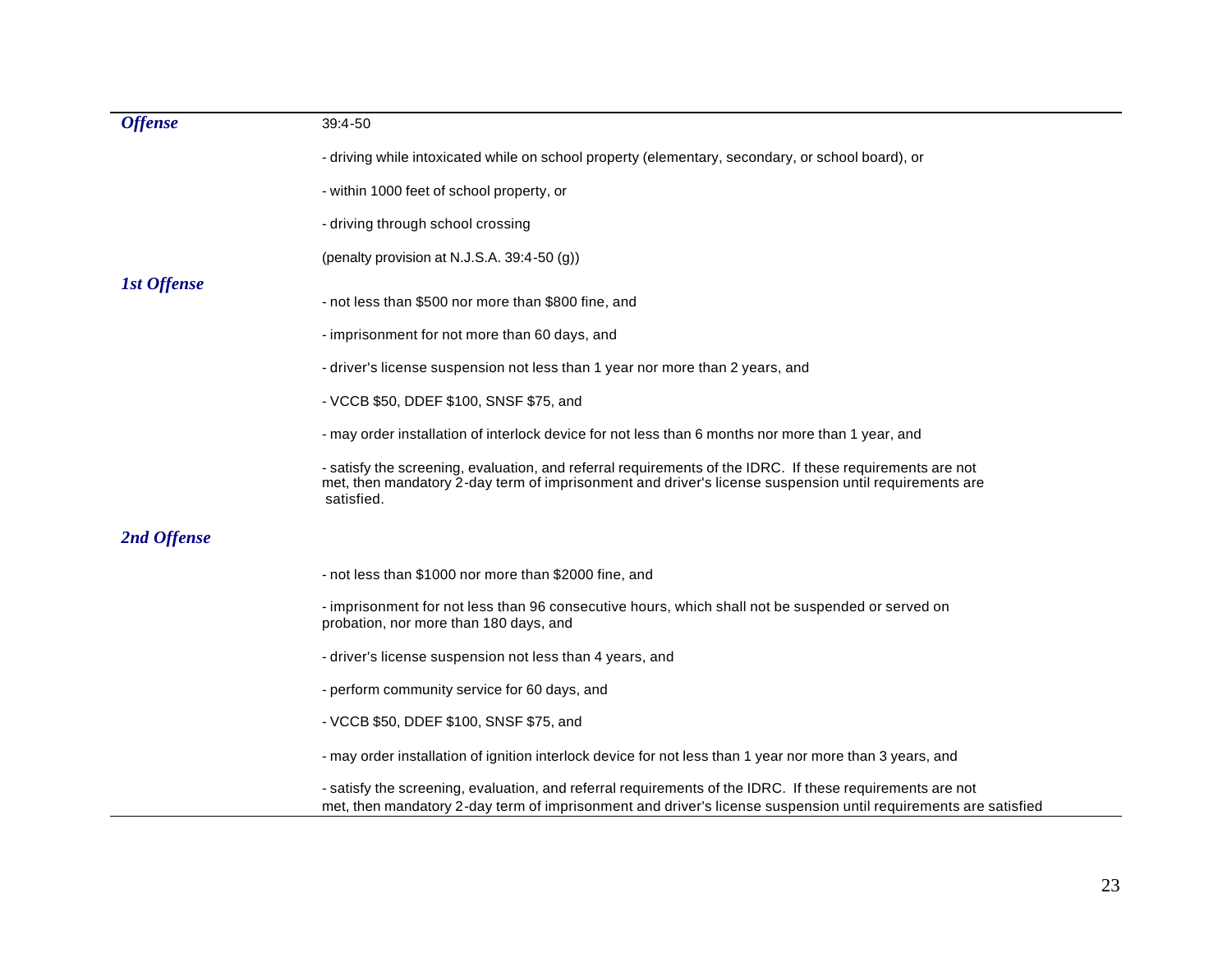## *3rd or Subsequent Offense*

- \$2000 fine, and

- imprisonment 180 days, and

- driver's license suspension 20 years to start upon completion of any prison sentence, and

- VCCB \$50, DDEF \$100, SNSF \$75, and

- may order installation of ignition interlock device for not less than 1 year nor more than 3 years, and

- satisfy the screening, evaluation, and referral requirements of the IDRC. If these requirements are not met, then mandatory 2-day term of imprisonment and driver's license suspension until requirements are satisfied.

*Please Note: If the second offense occurs more than 10 years after the first offense, the court shall treat the second conviction as a first offense for sentencing purposes. If the third offense occurs more than 10 years after the second offense, the court shall treat the third conviction as a second offense for sentencing purposes.*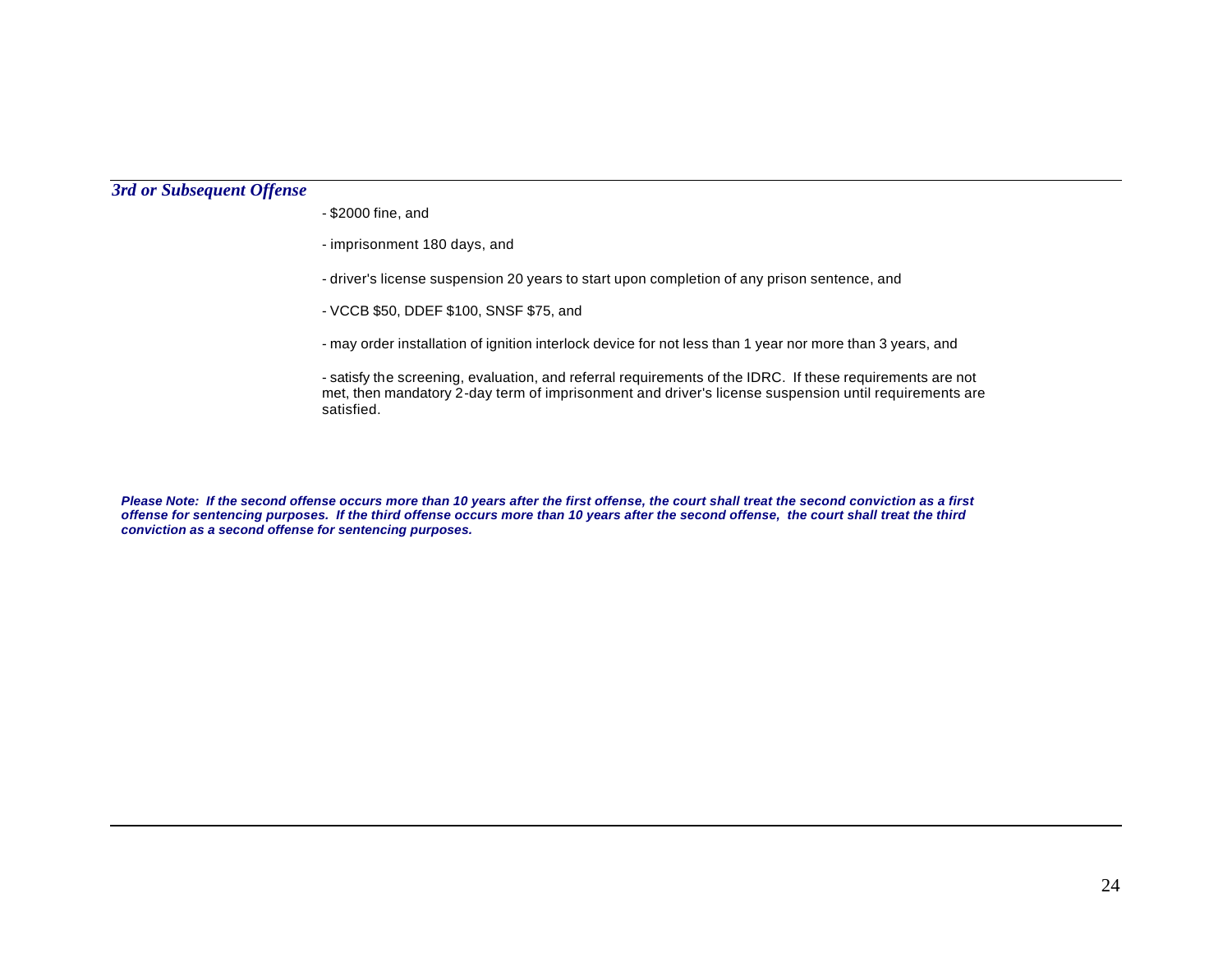| <b>Offense</b>            | 39:4-50.4a                                                                                        |
|---------------------------|---------------------------------------------------------------------------------------------------|
|                           | - refusal to submit to chemical test                                                              |
|                           | (penalty provision at N.J.S.A. 39:4-50.4a (a))                                                    |
| <b>1st Offense</b>        | -not less than \$250 nor more than \$500 fine, and<br>- driver's license suspension 6 months, and |
|                           | - DDEF \$100, and                                                                                 |
|                           | - shall refer offender to IDRC.                                                                   |
| 2nd Offense               |                                                                                                   |
|                           | - not less than \$250 nor more than \$500 fine, and                                               |
|                           | - driver's license suspension for 2 years, and                                                    |
|                           | - DDEF \$100, and                                                                                 |
|                           | - shall refer offender to IDRC.                                                                   |
| 3rd or Subsequent Offense |                                                                                                   |
|                           | - not less than \$250 nor more than \$500 fine, and                                               |
|                           | - driver's license suspension for 10 years, and                                                   |
|                           | - DDEF \$100, and                                                                                 |
|                           | - shall refer offender to IDRC.                                                                   |